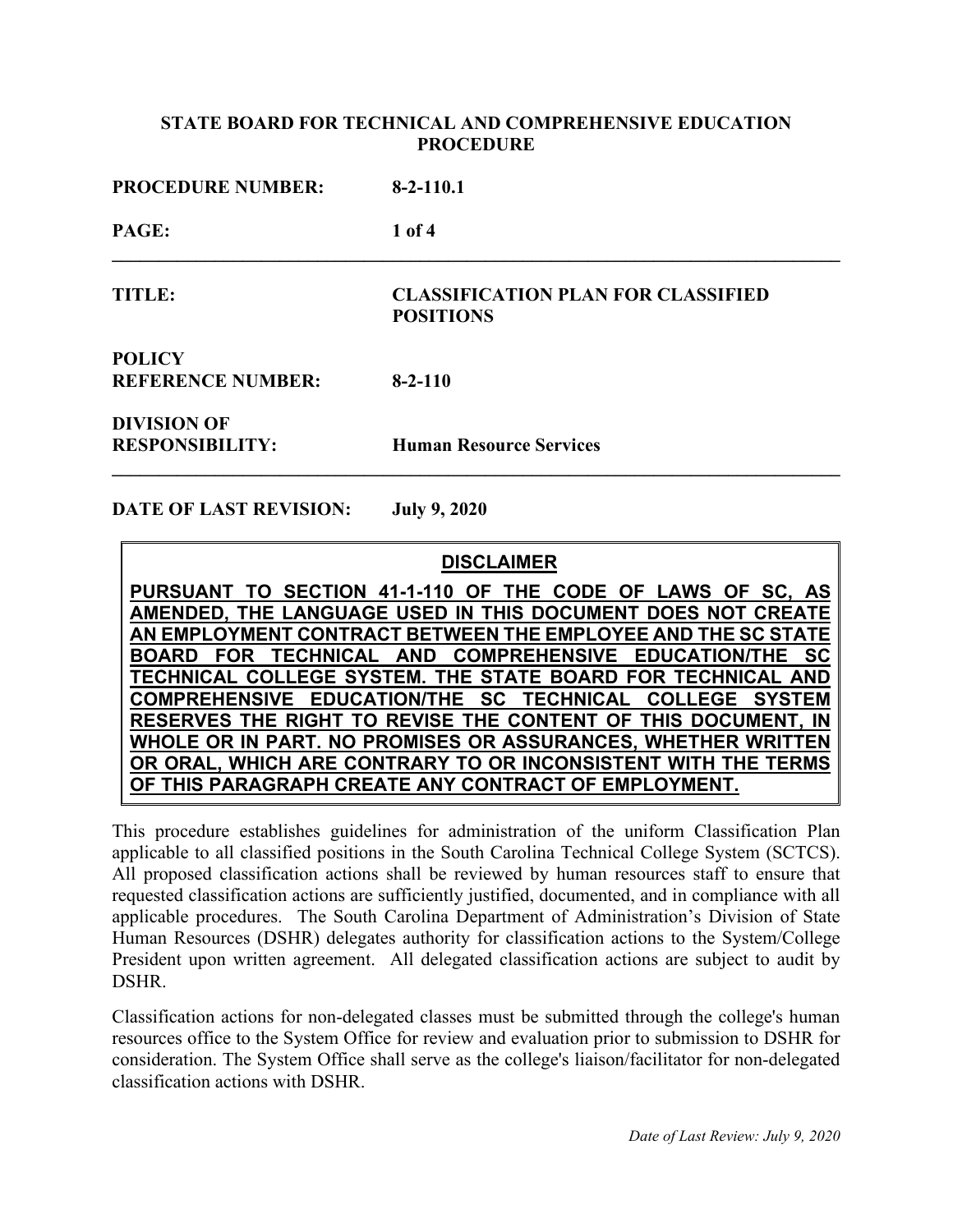**PROCEDURE NUMBER: 8-2-110.1**

# **PAGE: 2 of 4**

Colleges may develop internal policies, procedures, or guidelines stating how the college's classification plan will be administered in keeping with the procedure.

**\_\_\_\_\_\_\_\_\_\_\_\_\_\_\_\_\_\_\_\_\_\_\_\_\_\_\_\_\_\_\_\_\_\_\_\_\_\_\_\_\_\_\_\_\_\_\_\_\_\_\_\_\_\_\_\_\_\_\_\_\_\_\_\_\_\_\_\_\_\_\_\_\_\_\_\_\_\_**

## **A. ADMINISTRATION OF THE PLAN**

- 1. DSHR shall be responsible for overall coordination, review and control of the Classification Plan and its administration.
- 2. Colleges will administer the uniform classification plan consistent with provisions of their delegated authority in accordance with the Higher Education Efficiency and Administrative Policies Act (HEEPA) and the State Board for Technical and Comprehensive Education (SBTCE) policies and procedures. The following actions shall be approved by DSHR prior to any action being taken by the System Office to fill or alter a position or effect personnel changes:
	- a. the initial classification of all positions assigned to non-delegated classes
	- b. the update of all positions assigned to non-delegated classes;
	- c. the reclassification of all positions assigned to non-delegated classes; and
	- d. the establishment of new classes and the revision or abolishment of existing classes
- 3. For non-delegated classification or reclassification actions, DSHR requires the submission of position descriptions, organizational charts or other related information and shall require the audit of any position as necessary for maintenance of the Classification Plan. The Human Resource Services staff will evaluate the requested classification or reclassification action prior to official review of the request by DSHR staff.
- 4. For delegated classification or reclassification actions, DSHR requires Human Resource Services to maintain all approved position descriptions and any other related documentation in support of the classification or reclassification decision rendered.
- 5. Any action taken by DSHR in regard to the classification or reclassification of a position may be appealed by the Executive Director/System President to the South Carolina Department of Administration for review. Such appeals originating from the SCTCS shall be submitted through the Director of DSHR.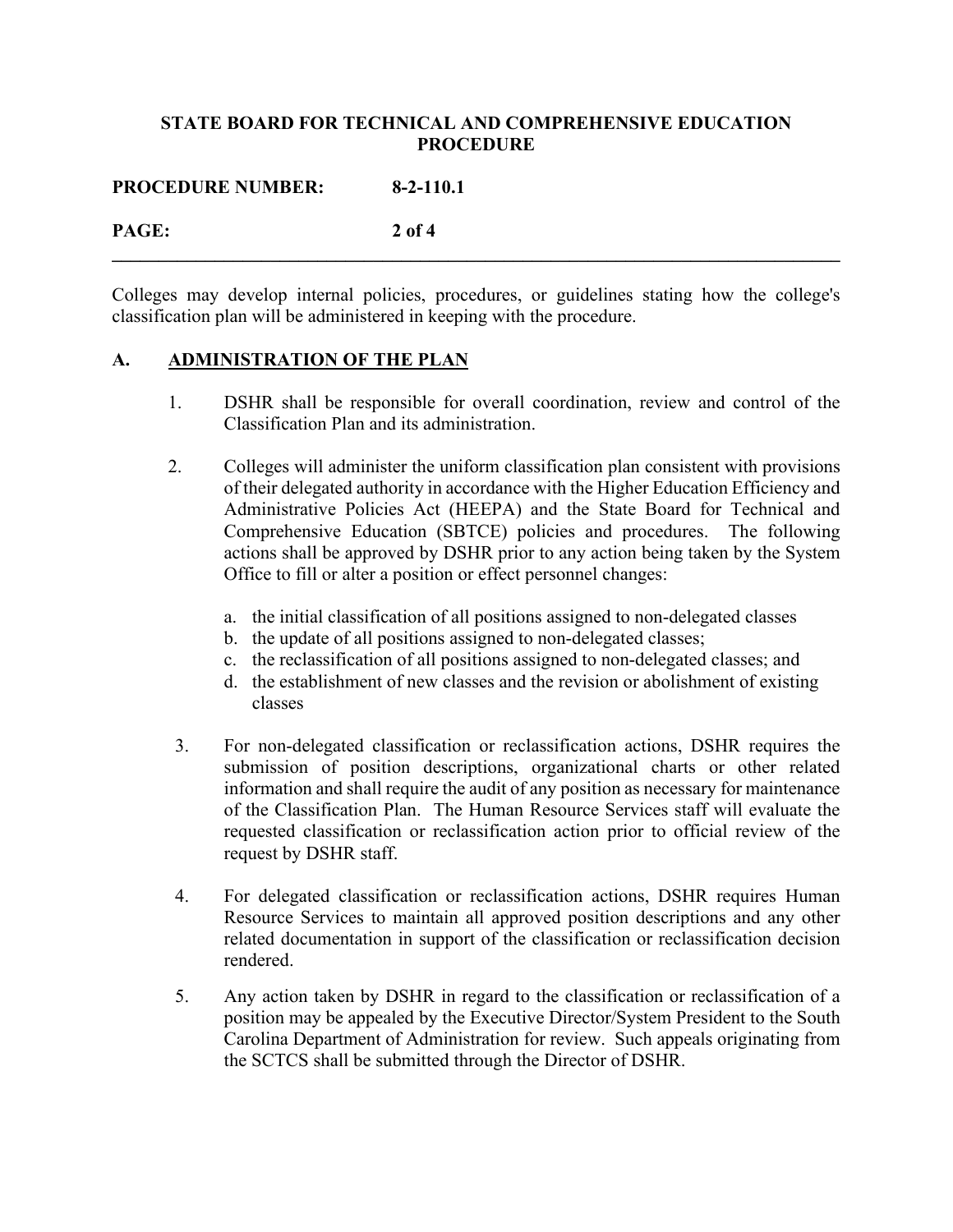**PROCEDURE NUMBER: 8-2-110.1**

### **PAGE: 3 of 4 \_\_\_\_\_\_\_\_\_\_\_\_\_\_\_\_\_\_\_\_\_\_\_\_\_\_\_\_\_\_\_\_\_\_\_\_\_\_\_\_\_\_\_\_\_\_\_\_\_\_\_\_\_\_\_\_\_\_\_\_\_\_\_\_\_\_\_\_\_\_\_\_\_\_\_\_\_\_**

## **B. CLASS SPECIFICATIONS**

- 1. DSHR will develop class specifications that define, in general terms, examples of the kind of work and level of responsibility normally assigned to positions that may be allocated to the class. The exact duties and responsibilities of positions allocated to any one class may differ; however, all positions allocated to a class shall be sufficiently similar as to kind of work, level of difficulty or responsibility and qualification requirements to warrant like treatment for human resources administration purposes. Class specifications shall be maintained on a current basis by DSHR. Revisions and additions shall be furnished.
- 2. The SCTCS will take appropriate actions to revise existing or establish new internal minimum requirements. DSHR defines the minimum combination of education and experience normally required for the satisfactory performance of the duties of positions in the class, but not necessarily fully descriptive of the education and experience required for any one position in the class. The SCTCS will establish specific minimum requirements for internal use.

## **C. POSITION DESCRIPTIONS**

- 1. The position description shall serve as a record of the duties assigned to an individual position in a class. The position description is used to compare positions to ensure uniformity of classification and as a basis for other human resource decisions.
- 2. The position description shall include an accurate description of assigned duties and responsibilities and other pertinent information concerning a position. In contrast to general definitions of the level of work and responsibilities, the position description shall include specific duties and responsibilities assigned to the position by the appropriate authority, the percent of time normally devoted to each duty and the designation of essential and marginal functions. The percentage of time for any one duty shall be no more than 35%.
- 3. Current position descriptions shall be maintained by the colleges, Human Resource Services and, when necessary, by DSHR. Position descriptions shall be reviewed by the supervisor with the employee during the performance evaluation process to ensure accuracy.